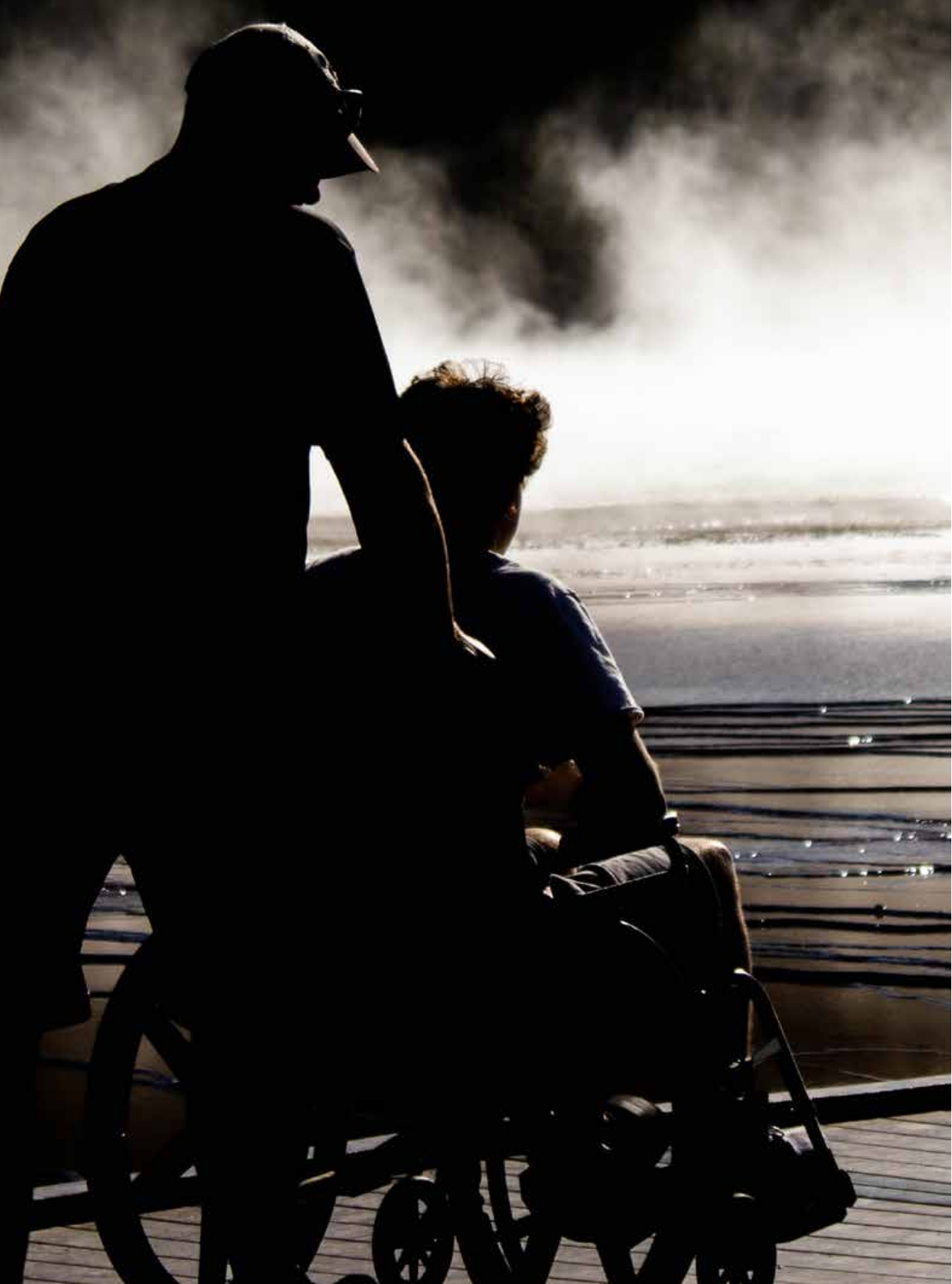

by Brooke Ellison



# **COVID-19 AND THE EROSION OF DISABILITY RIGHTS**

#### **Introduction**

The historical lore that will be crafted around the COV-ID-19 pandemic will be a tale of social inequalities. However, while the existence of social inequalities is well documented and have characterized societies for centuries, the COVID-19 pandemic, like many other societal catastrophes before, has made visible, tangible, and measurable how these social inequalities have real and consequential impacts on the lives of marginalized people. There is perhaps no demographic group that has felt the slings and arrows of societal injustice more

acutely than people with disabilities throughout the pandemic. At every phase of the COVID-19 pandemic, people with disabilities have disproportionately experienced its cruelty. And, yet, like all seminal moments in history, our slow but collective reemergence from the pandemic provides a pristine opportunity to learn. The pandemic brought some of our most gaping societal fault-lines into stark relief, and we need to use this time of increased clarity to better understand the multitudinal ways that people with disabilities are denied many of the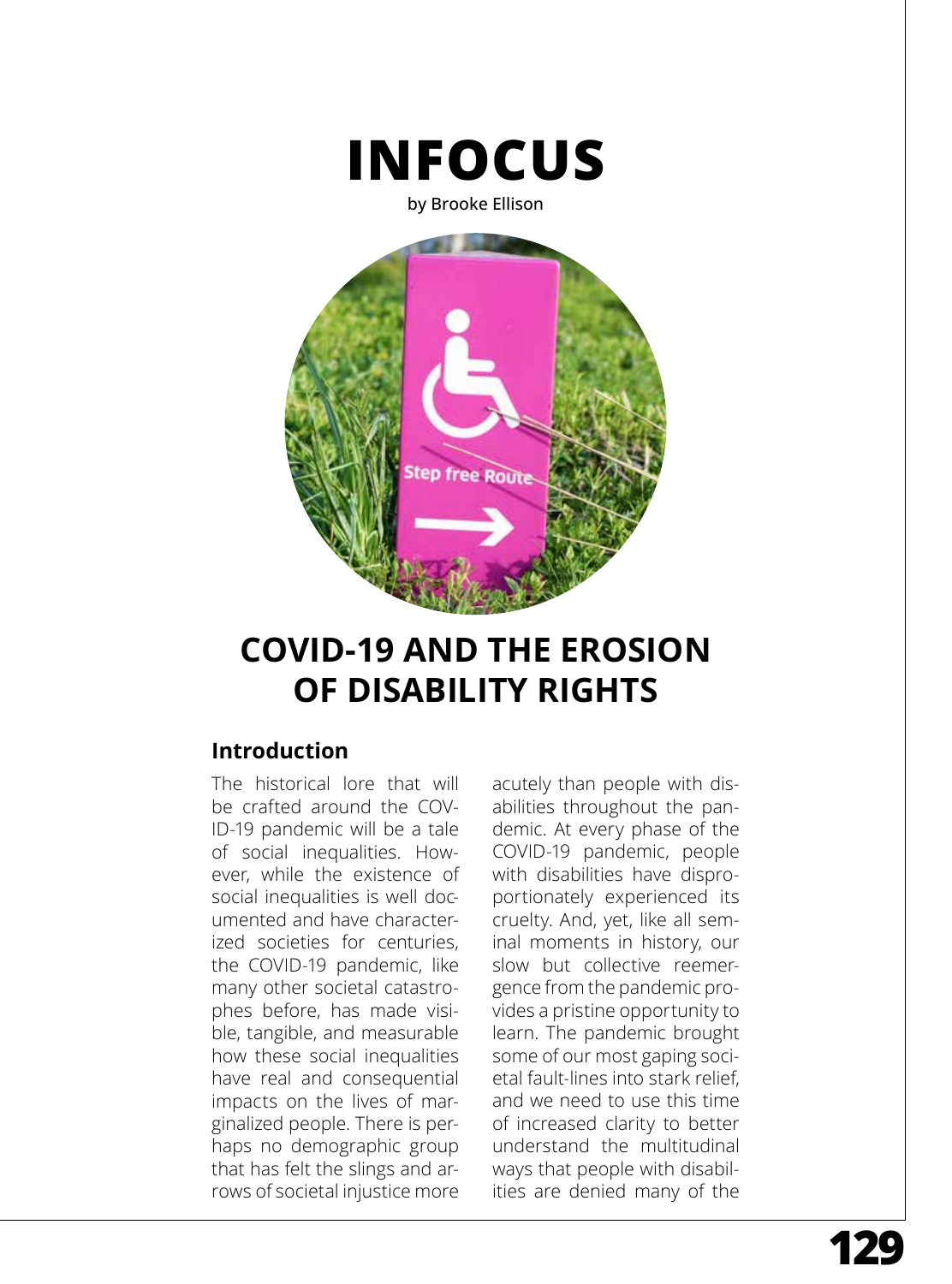basic freedoms that others enjoy and how these denials have immeasurable – even fatal – impacts on their lives.

 $\sim$  19 and the erosion of disability rights rights rights rights rights respectively.

#### **Disproportionate disease Burden**

The COVID-19 pandemic has taken a nearly unfathomable human toll. However, the enormity of the death toll associated with COVID-19 among the general population, drastically underestimates the death toll among people with disabilities. As the U.S. Centers for

Disease Control And Prevention (CDC) has studied extensively and articulated, people with underlying medical conditions were at a much higher risk of experiencing severe outcomes from Covid 19. Severe outcomes are characterized by hospitalizations, admissions to intensive care units (ICU), intubation or mechanical ventilation, or death. According to one study, the underlying medical conditions known to put people at greater risk include history of **At every phase of the COVID-19 pandemic, people with disabilities have disproportionately experienced its cruelty**

myocardial infarction, cerebrovascular disease, congestive heart failure, dementia, diabetes, chronic pulmonary disease, and hyperlipidemia (1). Many people who live with a physical disability, are predisposed to many of the comorbidities that also increase the likelihood of severe outcome if infected with COVID-19. (2). While this is known, quantifiably, to be the case, a true "health disparity" implies the presence of an unnecessary inequality among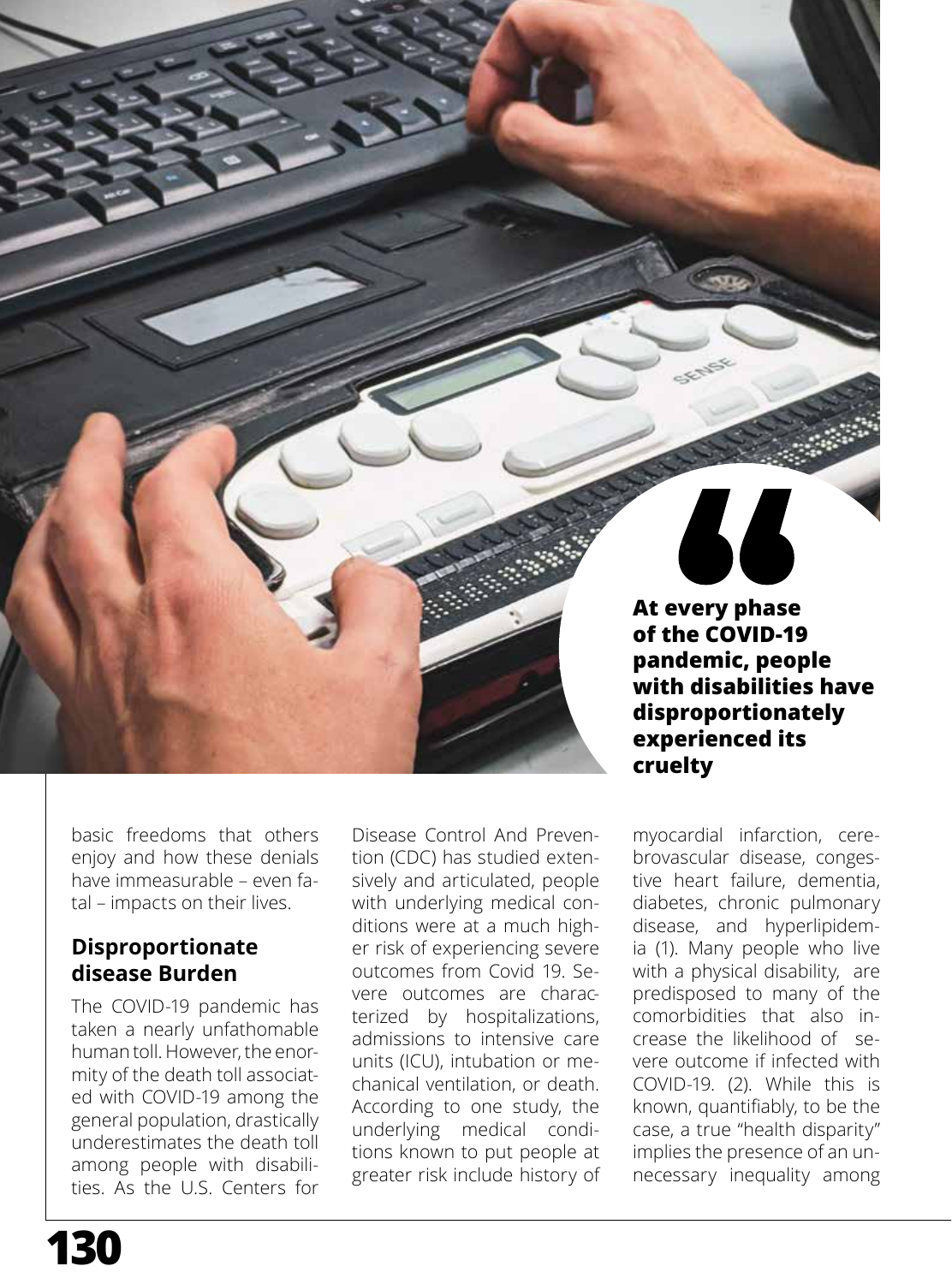different populations with respect to the burden and risk of experiencing healthcare challenges. We should ask ourselves "Why is it that people with disabilities suffer higher rates of the conditions that put one at greater risk to die from COVID-19?" The answer to this question gets to the very heart of the human rights abuses and historical disadvantages that people with disabilities have, likewise, encountered.

## **Sociocultural factors**

Article 25 of the UN Convention on the Rights of Persons with Disabilities (CRPD) was drafted to ensure the rights of people with disabilities to receive the highest standard of healthcare, without discrimination (3). Article 25 states, "Persons with disabilities have the right to the enjoyment of the highest attainable standard of health without discrimination on the basis of disability." While 164 countries have signed the convention, and 182 countries have ratified the CRPD (4), the actual care and services that people with disabilities receive are far from adequate. While this fact, in itself, is a social injustice in need of remedy, as Dickinson and Kavanagh have argued, health inequalities only worsen during epidemics and pandemics. The fact is that marginalized communities have fewer resources available to them and struggle to access the basic supplies and services needed for survival. This confluence of predisposition to underlying conditions, inadequate access to primary healthcare, and marginalization from needed social supports and services has put people with disabilities in a dangerous, yet avoidable situation.

It is not only comorbidities that have affected the disproportionality with which people with disabilities have acquired COVID-19, but so, too, have the logistical needs that their lives demand. Successful combat of the SARS-CoV-2 virus is contingent upon strategic decisions and planning. Yet, as it has become clear very early on, many of the planned measures designed to respond to and control the pandemic failed to include people with disabilities. For instance, COVID-19 exposed the existing lack of health information accessible for people with disabilities. In an article published by Dror and colleagues, the authors explored the accessibility of web-based health information provided by countries

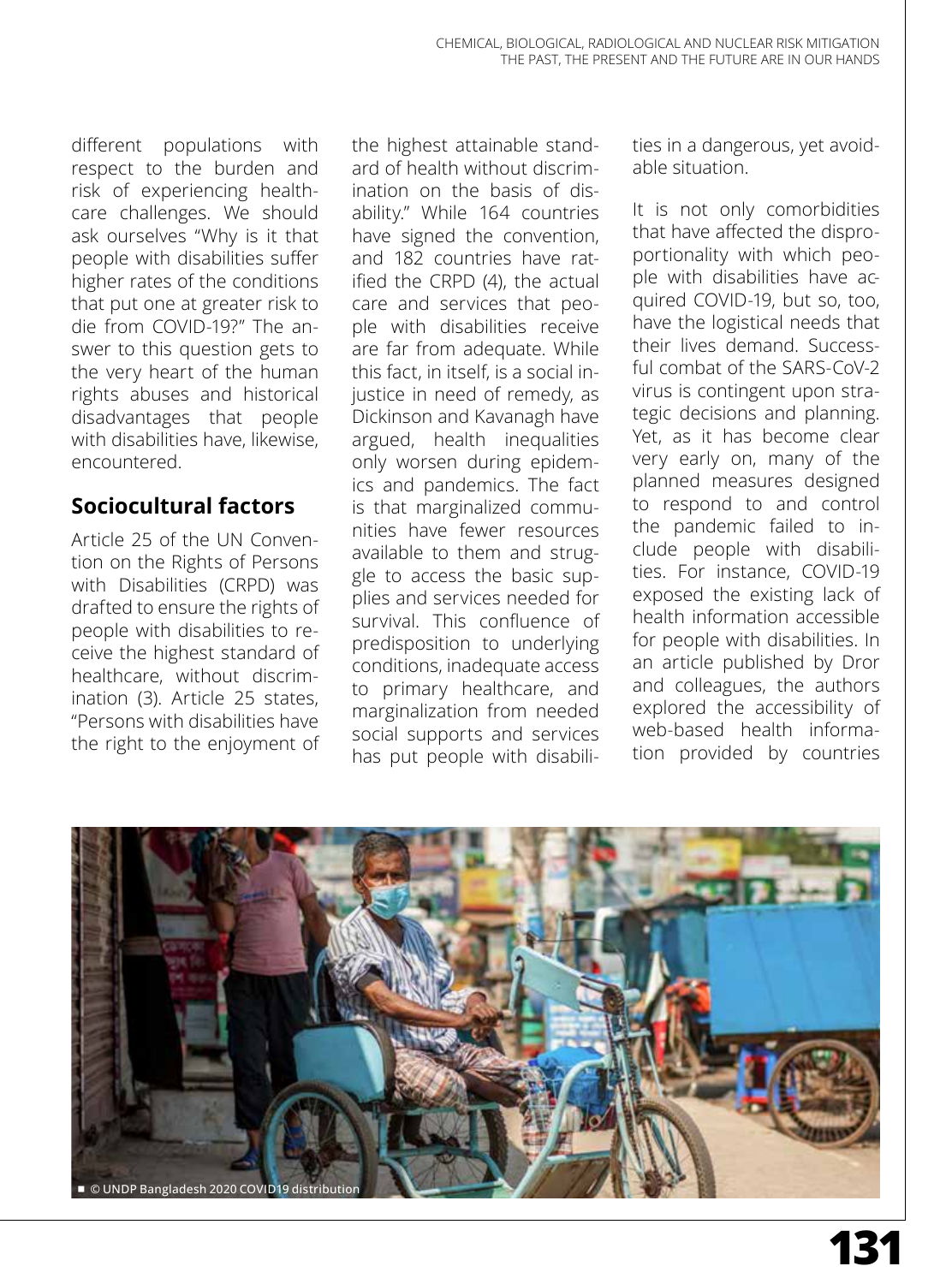around the world (5). The researchers found that, upon investigating websites from the health authorities of 189 countries, only 4.7% had fully implemented the Web Accessibility Initiative access guidelines. This, as the authors argue, prevents millions of disabled people from acquiring the information they need to stay safe during the pandemic.

The disproportionate burden that people with disabilities have experienced during the pandemic can be seen, most visibly, in the sheer numbers: the unimaginable numbers of people with disabilities who perished from the virus. While one in 15 people live with a disability, according to the 'UK's Office of National Statistics, six out of ten COVID-19 related deaths were among people with disabilities (6). These data were accumulated



**Upon investigating websites from the health authorities of 189 countries, only 4.7% had fully implemented the Web Accessibility Initiative access guidelines**

in a developed nation-state, but it is arguable that they are much more exaggerated in developing nations, where an estimated 80% of people with disabilities live and where there are far fewer resources available (7). From this standpoint, people with disabilities have been multiplicatively disadvantaged throughout this pandemic, dying at far higher rates than the general population. They are, being denied access to pandemic planning protocols and information, and disproportionately live in the countries least-able to provide resources to people who require additional social supports.

# **Long-Term-Care confinement**

While COVID-19 strained the entire global healthcare system, the residents in longterm care facilities (LTCs) were the ones who experienced the most devastating impacts of the pandemic. According to data compiled by the Kaiser Family Foundation (KFF), within the United States alone, 1.3 million individuals with disabilities live in nursing homes, 800,000 live in assisted living facilities, and 75,000 live in intermediate care facilities. As the data collected by KFF very early in the pandemic showed, by April 2020 more than 10,000 deaths due to COVID-19 in long term care facilities, representing 27% of the deaths due to the pan-

demic in the US. By November 2020, that number had jumped to 100,000 deaths among LTC residents and staff. Likewise, the data collected by KFF demonstrated that, within six U.S. states, over 50% of all COVID-19 deaths were among long-term care residents with disabilities (8). These data were true, even though people with disabilities living in long-term care facilities account for less than 1% of the US population.

Given the findings of much research, it has been clear that the COVID-19 pandemic took a disproportionate toll on residents of long-term care facilities, with this population accounted for some 38% of COVID deaths. While residents of long-term care facilities are undeniably among the sickest members of the collective population, it is not solely for this reason that they were the most vulnerable. The structure and operation of LTCs are less akin to those of healthcare settings like hospitals than they are to other institutionalized organizations like prisons. The later are characterized by high person-density - higher density is incentivized - and little opportunity for physical distancing; while autonomous decision-making is essentially nonexistent. As physician and researcher Cynthia Holzer argued (9), the routines embedded within American long-term care facilities, in particular, are organized "for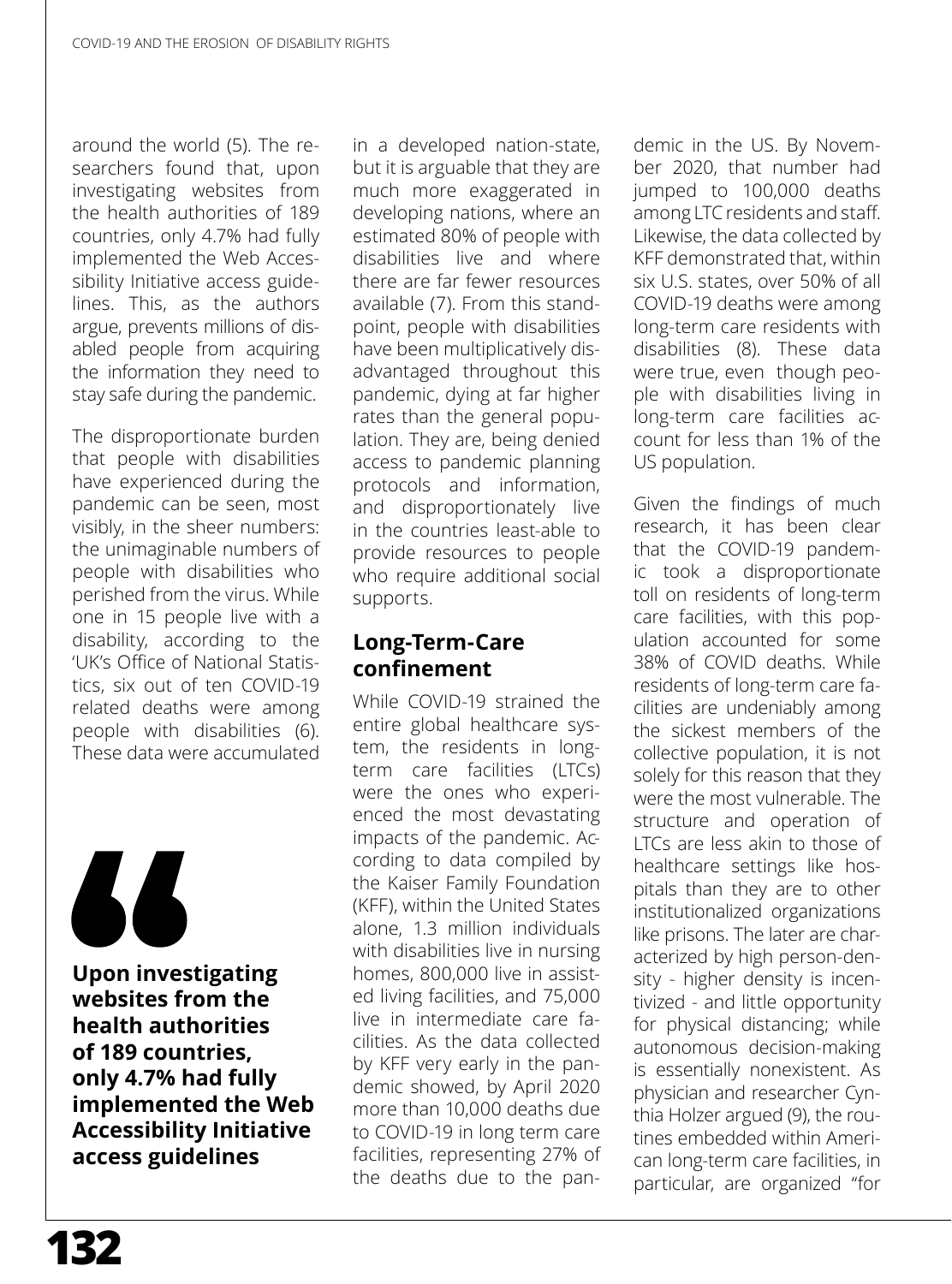

the efficient operation of the facility, rather than the needs of the residents" (p. 205). The business model implemented in many long-term care facilities has fostered a particularly high turnover rate among long-term care staff, which can be as high as between 70% and 100% turnover per year. In a time like a pandemic that, as mentioned, has been spread through staff-spread infection, this high turnover rate is especially consequential.

Not only were people with disabilities living in nursing homes more at risk of becoming infected with COVID-19 due to the structure of these facilities, and dying from the virus because of their propensity to have underlying health conditions, but they also suffered from isolation. Soon into the pandemic, healthcare facilities of all kinds discontinued visitation rights for family members. Loved ones, who would otherwise visit their friends and family members in nursing homes, were denied access to do so due to the risk of bringing in infection. Disabled residents of these institutions were denied all access to the very people who had historically provided love, protection, comfort, and meaning for their lives. The ongoing consequences of this situation are still felt to this day.

**133**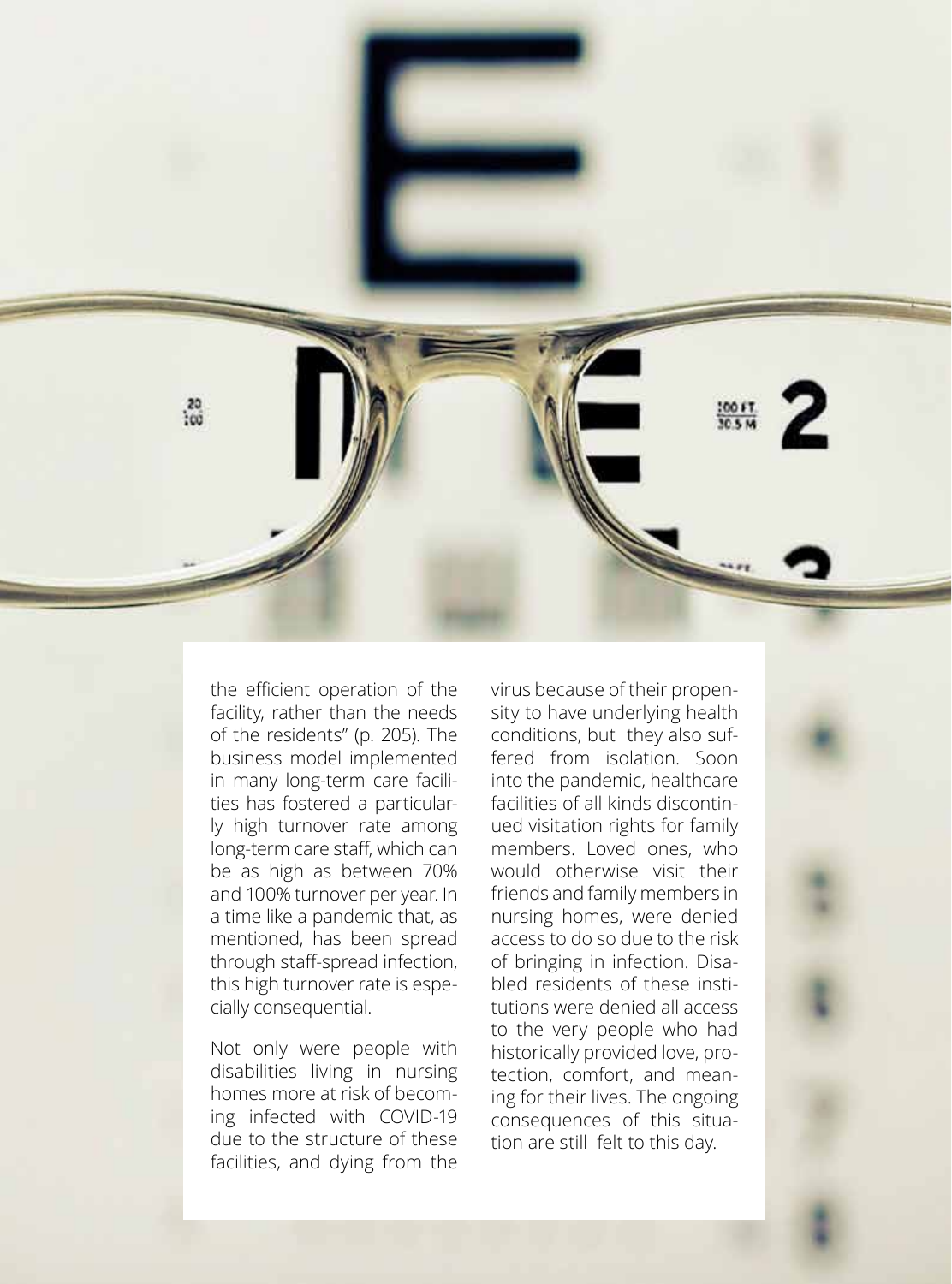

**Disabled residents of these institutions were denied all access to the very people who had historically provided love, protection, comfort, and meaning for their lives**

A report issued in March 2021 by Human Rights Watch assessed the ongoing effects of the nursing home visitation restrictions on their residents' physical and mental health (10). Based on data obtained from interviews and reports from stakeholders in the field, the report revealed instances of "extreme weight loss, dehydration, untreated bedsores, inadequate hygiene, mental and physical decline, and inappropriate use of psychotropic medications among nursing home residents." (10). Failures to ensure sufficient nursing homes staff, and to adequately regulate these facilities, reduced the ability to provide sufficient and consistent support to nursing home residents when they most needed it. Not only was support and care inadequate when other residents were dying at an incalculable rate, but also there were no loved

one to provide the care, support, and love they so desperately needed. In addition, as the Human Rights Watch report stated, family members and independent monitors, who were unable to visit facilities throughout the pandemic, would often help ensure the adequacy of care and transparency, both of which faltered during the pandemic. Thus, the sense of longing, the feelings of isolation, and the measurable erosion of quality care experienced by people with disabilities living in longterm care facilities have had a disastrous effect.

### **Sociocultural factors**

The disproportionate toll that the COVID-19 pandemic took on people living with disabilities in terms of cases and deaths is an injustice, but it has been well-established in the media. Likewise, the risk of people with disabilities living in long-term care facilities during the pandemic has been the focus of much social criticism. However, in addition to these direct disparities, people with disabilities suffered disproportionately in sociocultural ways throughout the pandemic, as they have through a somewhat perverse twist of fate in disasters of many kinds. (11). In these instances, it would be unfair and inadequate to presume that the disproportionate impact that disasters of any kind, pandemics included,

have on people with disabilities is solely related to a degree of physical vulnerability. Rather, there are structural biases and sociodemographic inequalities experienced by people with disabilities that exacerbate the impact that a disaster brings about, affecting a broad variety of human rights issues that have historically challenged the lives of people with disabilities. Some of the rights concerned relate to access to adequate healthcare, access to housing, opportunities for employment, involvement in education, access to transportation and infrastructure, and their subjection to poverty. Until these matters are addressed, people with disabilities will chronically bear a disproportionate burden in times of disaster.

As we have seen during the COVID-19 pandemic, access to needed services can be difficult to acquire. Many people with disabilities require daily care and support services from external service providers in order to live their lives, and none of these needs stops during the time of a disaster like COVID-19, as Kendall has written. While measures like physical distancing were required to slow the spread of COVID-19, many people with disabilities were either unable to physically distance from service providers who could carry the virus or, conversely, did not have access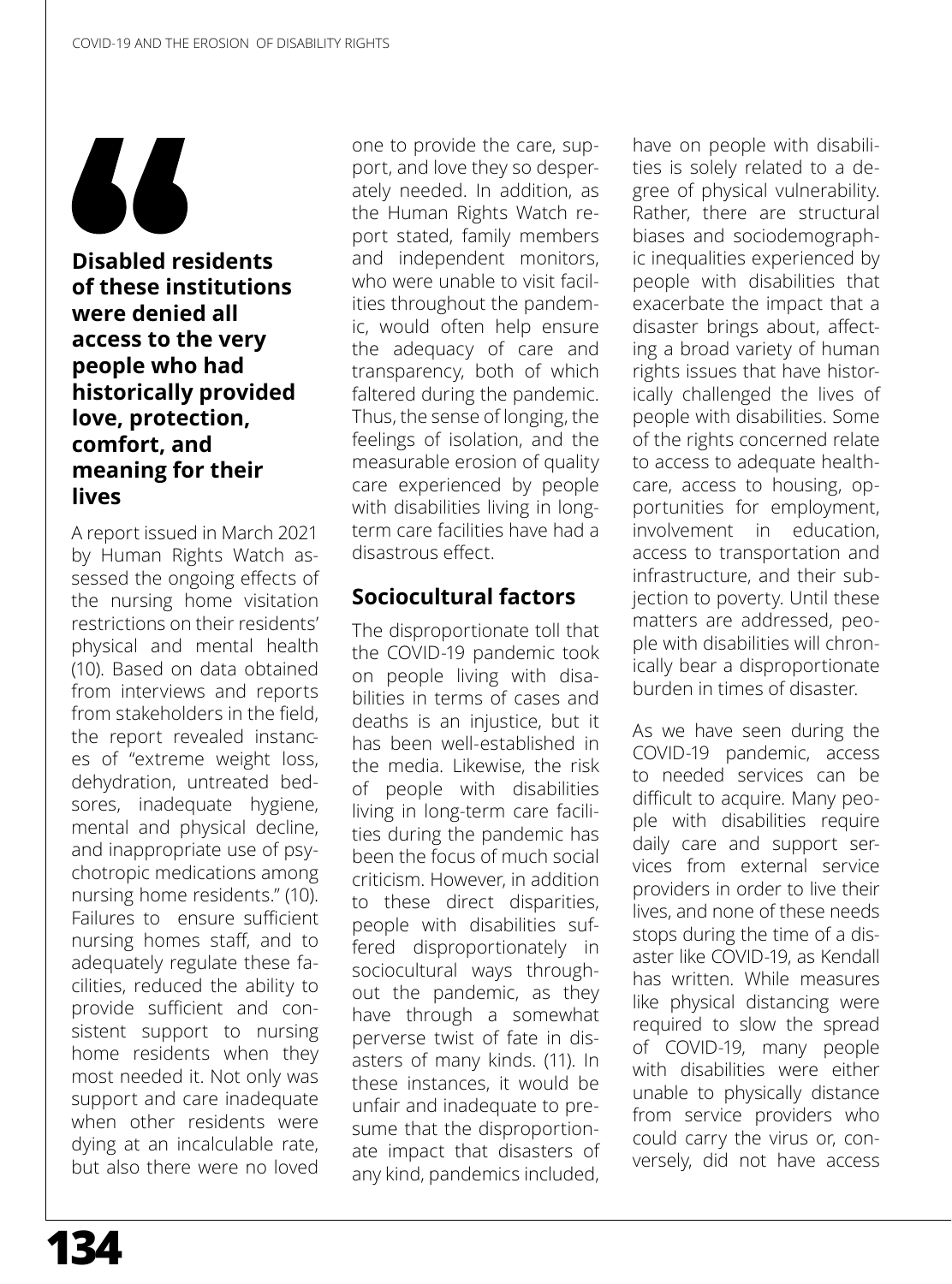

to the services they required because the services had to be discontinued. Both of these extremes put their lives at risk. Equipment and medical supplies, including respiratory care supplies like oxygen and ventilator tubing, remain essential for the lives of people with disabilities who require them yet, as was documented many times throughout the pandemic, access to these supplies was regularly inadequate, and much of the supply in existence was routed to clinical healthcare settings. In addition, during a pandemic like COVID-19, healthcare workers, who many people with disabilities rely on for care, can be redeployed to seemingly more immediate locations, like hospitals. The need for healthcare resources is a constant in the lives of many people with disabilities. Yet, during the COV-

ID pandemic, these resources were stretched thin - nearly to the point of depletion - leaving people with disabilities without access to supplies and services on which their lives depend. While some people with disabilities went without needed supplies while others, who had the financial means to do so, spent thousands of dollars to veritably stockpile medical supplies so as to avoid an inability to receive them.

### **Triaging of care**

The centrality of the human rights challenges experienced by people with disabilities throughout the COV-ID-19 pandemic lies in the old-fashioned yet persistent notion that the lives of people with disabilities are less valuable than the lives of people without disabilities. That erroneous belief has sat at the cornerstone of many disproportionate burdens that people with disabilities have borne during various types of disasters: the Fukushima nuclear power plant disaster - in which people with disabilities had a mortality rate twice that of those without and the Hurricane Katrina, in which 38% of those who were not evacuated from the floods were people with disabilities (12). The perceived relative worth of people with disabilities has played no small role in the overall impact of the COV-ID-19 pandemic on the lives of this population, and this has been made manifest in many of the most gut-wrenching circumstances that the pandemic has created.

The coronavirus pandemic has exposed many vulnerabilities within our healthcare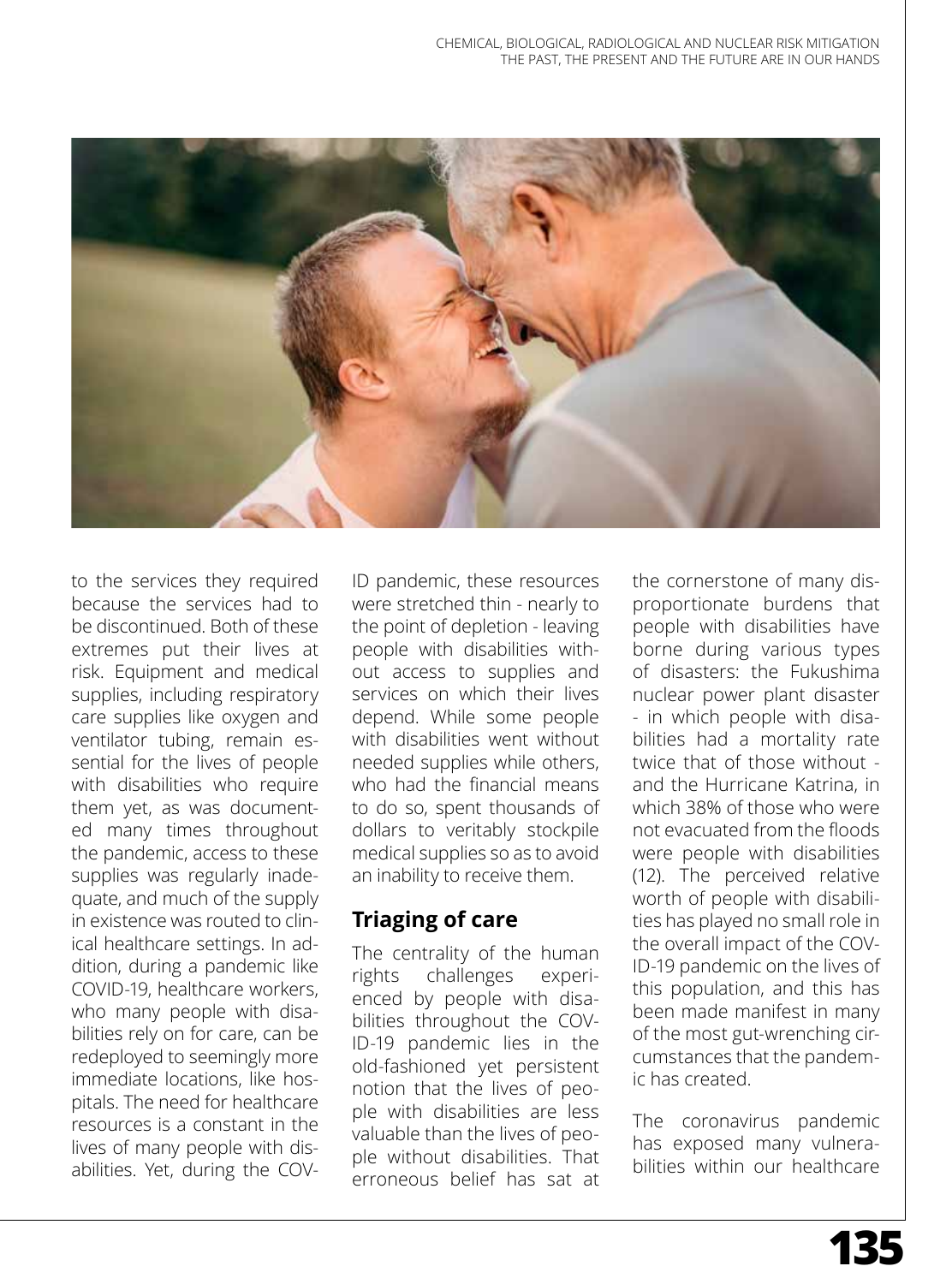system, and central among these is the lack of access to resources needed to provide adequate and safe medical care. We have seen these distributive injustices represented across many resources, including access to Personal Protective Equipment (PPE), hospital beds, medication and even healthcare personnel, and the provision of lifesaving and life-sustaining technology. Throughout the months of this pandemic, and even in years preceding it, ethicists, policymakers and philosophi-

cal thinkers have given attention to how the radical shifts in the demand for healthcare, like that brought about by the COVID-19 pandemic, would influence the metrics by which scarce healthcare resources are allocated and how care is triaged. This conundrum has consistently put people with disabilities in crosshairs.

Among the many concerns that people with disabilities have had to navigate during the pandemic has been what is called the U.S. "critical care



**The perceived relative worth of people with disabilities has played no small role in the overall impact of the COVID-19 pandemic on the lives of this population**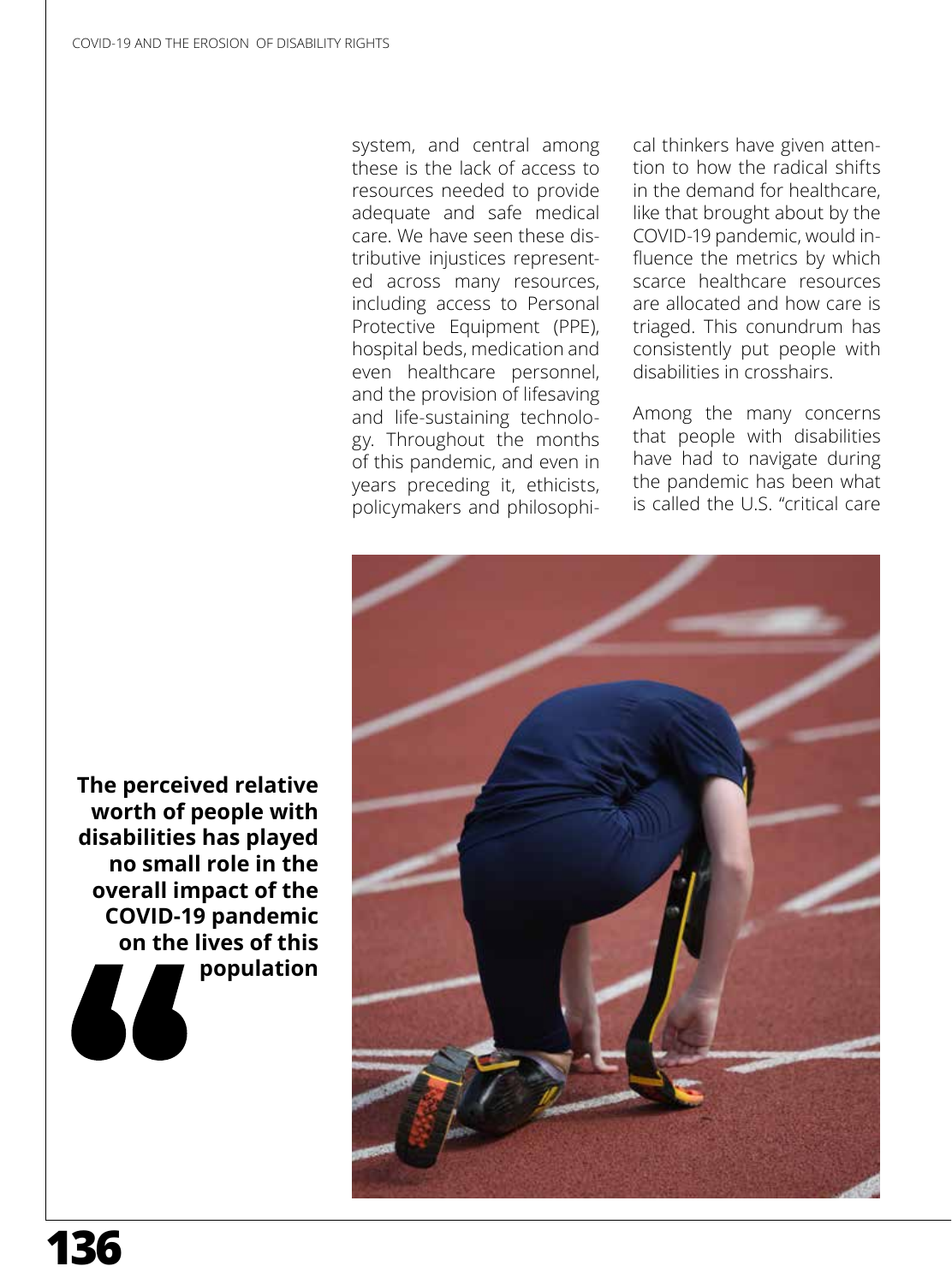crisis triage protocols." These protocols provide guidance to hospitals and healthcare providers on how to distribute care when the number of people in need of support exceeds the capacities to meet their needs. The crisis care protocols in place throughout the pandemic were used as a framework for allocating healthcare resources. In other words, the system that determines who receives care over others – was based on a series of relatively subjective criteria, including a patient's anticipated or demonstrated resource-intensity needs, the relative survival possibilities of patients deemed likely to benefit from medical treatment, and assessments of pre-or post-treatment quality-of-life. (12) The concepts of "anticipated or demonstrated resource-intensity needs" and "perceived quality-of-life" have consistently put people with disabilities in an unsafe situation concerning the prioritization of their lives. The nature of many people with disabilities lives is such that they are complex and require resources. In other words, they are resource-intense, through no fault of their own. Yet, they are valuable; they are far more valuable than the undervalued way they have been represented in history, in media, by philosophical thinkers, and even by people like physicians and ethicists who have notoriously undervalued the quality of life for people with



**Fairness and justice are not identical concepts, in the same way, that treating people equally does not imply equal outcomes when people begin at different starting points**

disabilities. They have failed to appreciate their value despite the intensity of resources that people with disabilities might need to lead meaningful lives. According to a study done at the University of Georgia, throughout the COVID-19 pandemic, unconscious biases within the healthcare system influenced how individuals with intellectual disabilities were prioritized in emergency triage protocols, such that able-project patients were frequently provided resources over people with intellectual disabilities. The argument was made that these individuals were poor candidates for life support, an unfounded claim. In other circumstances, equally devastating, adults with disabilities have been prevented from having visitors or advocates accompany them to the hospital throughout the pandemic. In some cases, these individuals are

unable to communicate their needs, and this puts them at high risk for abuse or denial of treatment. (13)

The bioethical concept of managing how scarce resources should be allocated is known as "distributive justice", which argues for a fair process. However, fairness and justice are not identical concepts, in the same way, that treating people equally does not imply equal outcomes when people begin at different starting points, and the disproportionality with which pandemics victimizes people with disabilities. Making "fairness" far less relevant than justice. Particularly in the event of this COVID-19 pandemic, which preys upon those with weakened bodies, people with disabilities are already at increased peril. This disease is discriminatory against people who experience physical problems. For people with disabilities, their bodies have already failed them, and we, as a society, cannot fail them as well.

#### **Access to vaccines**

The disadvantages experienced by people with disabilities throughout the pandemic have continued since the development and distribution of vaccines. Despite the fact that many allocation structures for the distribution of vaccines prioritized people with underlying healthcare conditions,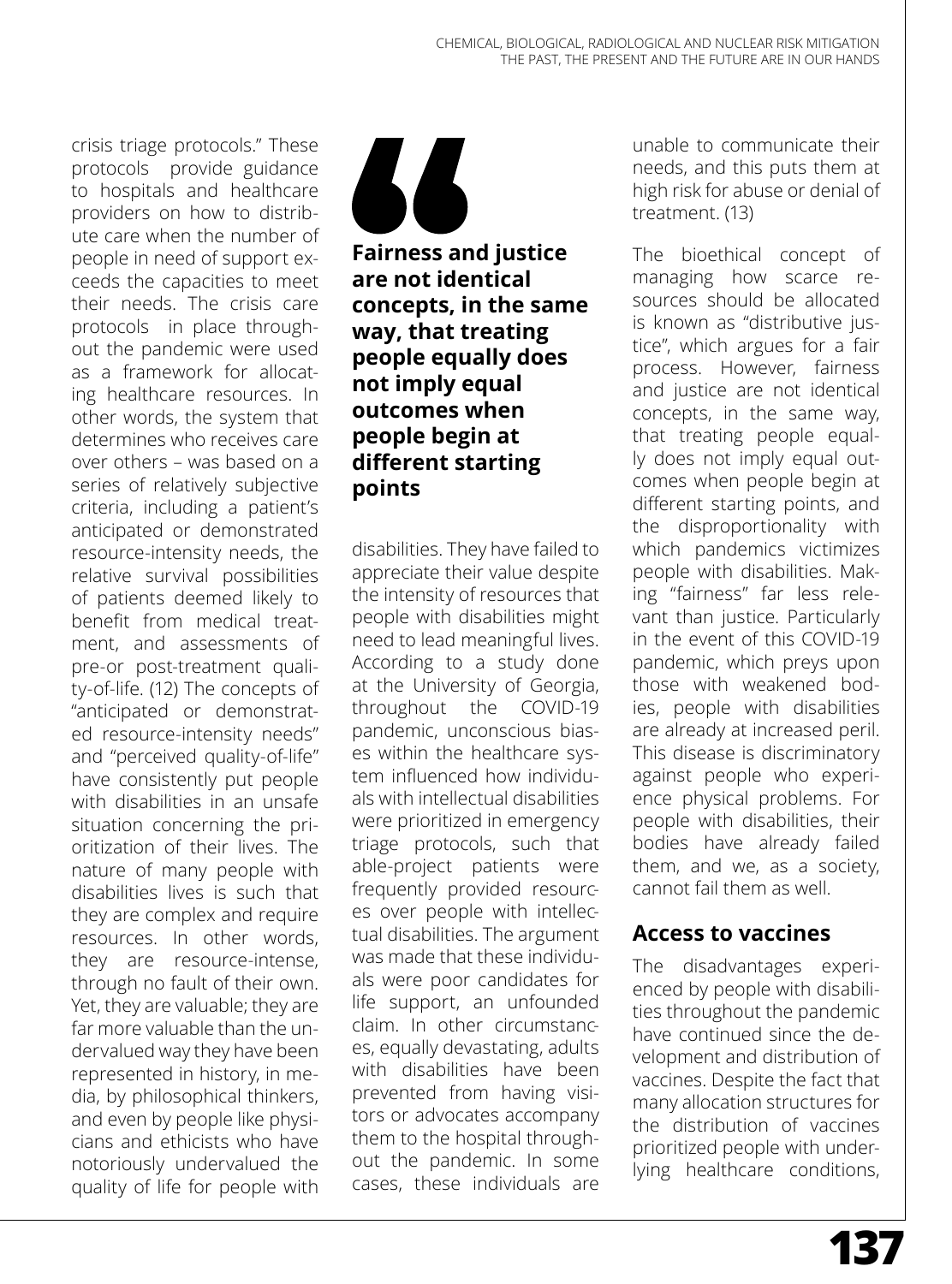**Throughout the pandemic and continuing into the vaccination phase, people with disabilities have been left behind**

66

Vacoine<br>Coura de

many of whom were people with disabilities, the ability for this population to, in actuality, receive that vaccine has been muddled and complex. According to disability activists and advocacy organizations around the world, throughout the pandemic and continuing into the vaccination phase, people with disabilities have been left behind, as activists in Canada had argued (14). A similar argument was made by health department officials in Australia, who stated that two months into the vaccination efforts, only 6.5% of people with disabilities had been vaccinated, despite the fact that this population was prioritized in the vaccine rollout.(15) The sentiment felt by many people with disabilities is not unfounded, as not only

have the vaccination protocolsbeen challenging for this population but so, too, have the attempts to navigate the existing structural barriers that people with disabilities face when navigating daily life.

Particularly during the early phases of the vaccination rollout, securing an appointment for a vaccine was extremely difficult. It required access to online web portals or repeated phone calls to Departments of Health. For many people with disabilities, these platforms are inaccessible. This level of inaccessibility prevented members of this population from securing vaccine appointments, despite their eligibility for them. In addition, as vaccination sites were created with the general population in mind, not all

vaccination sites have been accessible for wheelchair users or people with disabilities. Until the very recent integration of mobile vaccination units and advocacy efforts to ensure that vaccination sites are fully accessible, people with disabilities have been without options. And, these logistical challenges accompany the existing structural barriers that people with disabilities encounter in their daily lives, such as a lack of accessible transportation or support persons to assist when attending the vaccine appointment. Finally, for many people with disabilities, leaving their homes or even their beds is either a challenge or an impossibility, veritably removing this entire population from access to the vaccine.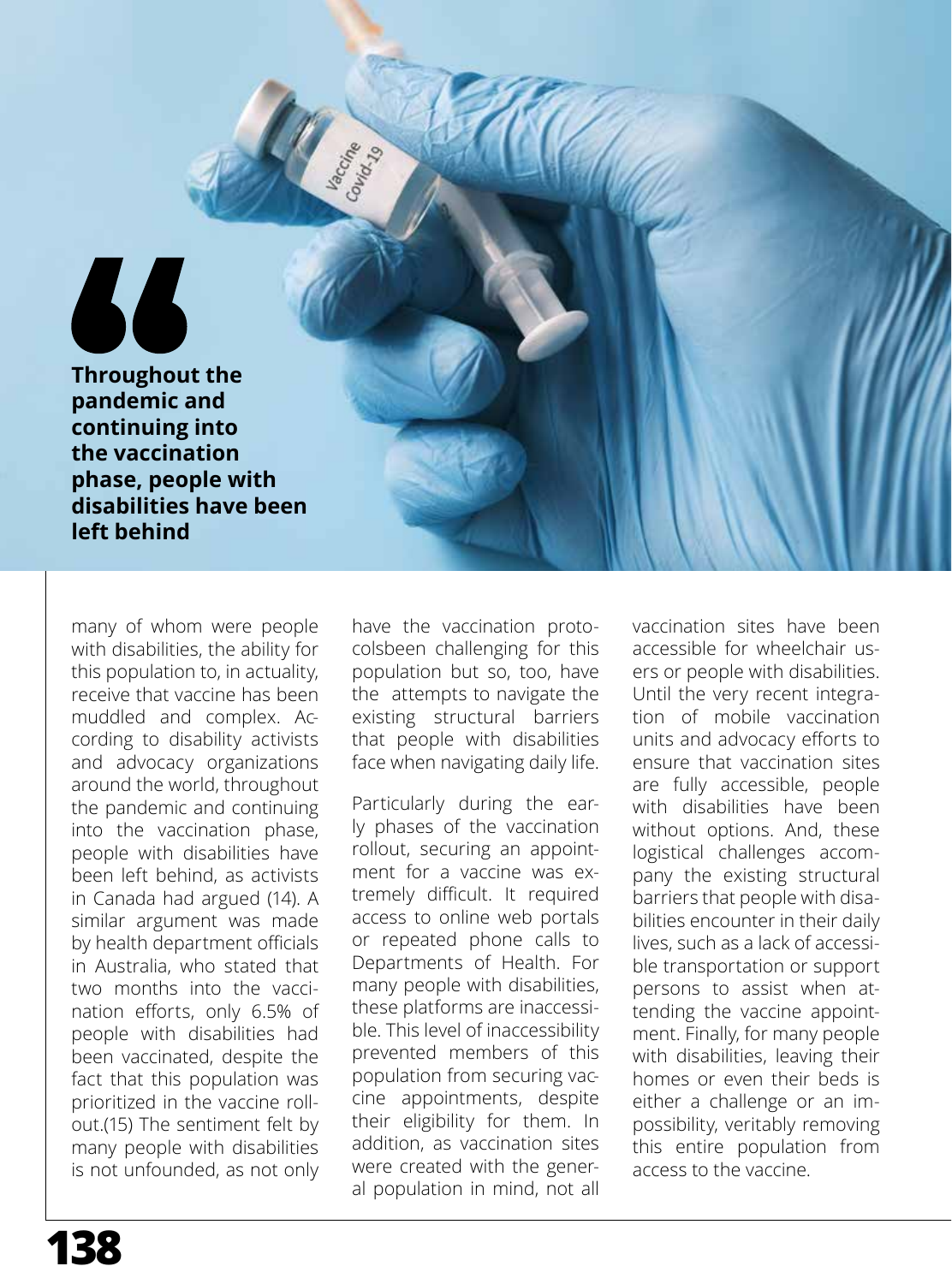In addition to the logistical barriers that people with disabilities have faced within the terms of getting vaccinated, there have been many concerns regarding how their unique bodies might be affected by that vaccine. As is the case with many marginalized groups, people with disabilities have been largely excluded from the clinical trials that demonstrate the safety and efficacy of medical interventions, including the COVID-19 vaccines. As has been well documented, there has been skepticism and hesitance among the general population about the safety of the COVID-19 vaccine. Preliminary data collected among people with disabilities on this same issue, though, have demonstrated levels of skepticism or concern at or above those found in the general population. For instance, according to a survey conducted with people living with spinal cord injury, 72% of respondents who had already received the COVID-19 vaccine had concerns about it. (16) Similarly the same study, also shows that only about 60% of respondents said they had enough information about the safety of the vaccine for people with spinal cord injury. Many were concerned about the lack of resources, outreach efforts, and information dissemination provided to people living with this condition. The existing trau-

ma to and strain on their bodies might put them at higher risk for complications from the vaccine. While it is quite possible that these concerns do not reflect the accuracy of available scientific and clinical data regarding vaccines and their effect on people with disabilities like spinal cord injury, what is quite clear is that people with disabilities are not receiving the information and reassurance they need to feel comfortable receiving the vaccine.

### **Opportunity to rebuild**

As the global population ages and as we see the ongoing effects of the COVID-19 pandemic on physical and mental health, the number of people worldwide with a disability will see a significant increase. This is not a tragedy. It is an opportunity. People with disabilities are human beings, fully deserving of the full spectrum of human rights. Disability rights are human rights. And, yet, for far too long, people with disabilities have historically been viewed as less worthy, less valuable, and less deserving of our concern than are those without disabilities. This has been seen repeatedly, in the level of disregard they are afforded during times of disaster, in the ways that nations and economies have been built and developed. This either objectify their bodies, quantify their relative lack of productivity or marginalizes

56 **Not all vaccination sites have been accessible for wheelchair users or people with disabilities**

their existence so that their social participation is either discouraged or denied. Concepts like the quality adjusted life year (QALY) or the disability adjusted life year (DALY), thatcalculate a country's Global Burden of Disease through the estimate of the number of years of healthy life lost due to living with a disability, have been used by international organizations like the World Bank in international development initiatives for the creation of public policy creation. Central to these concepts is the notion that a life lived with a disability is some inferior or less desirable state: that which degrades or erodes some other, more optimal state of existence. Until that interpretation of disability changes, and until the world stops seeing disability as a detriment or net negative, people with disabilities will continually find themselves in a position of disadvantage or multiplicative discrimination whenever disasters arise or distribute different decisions must be made.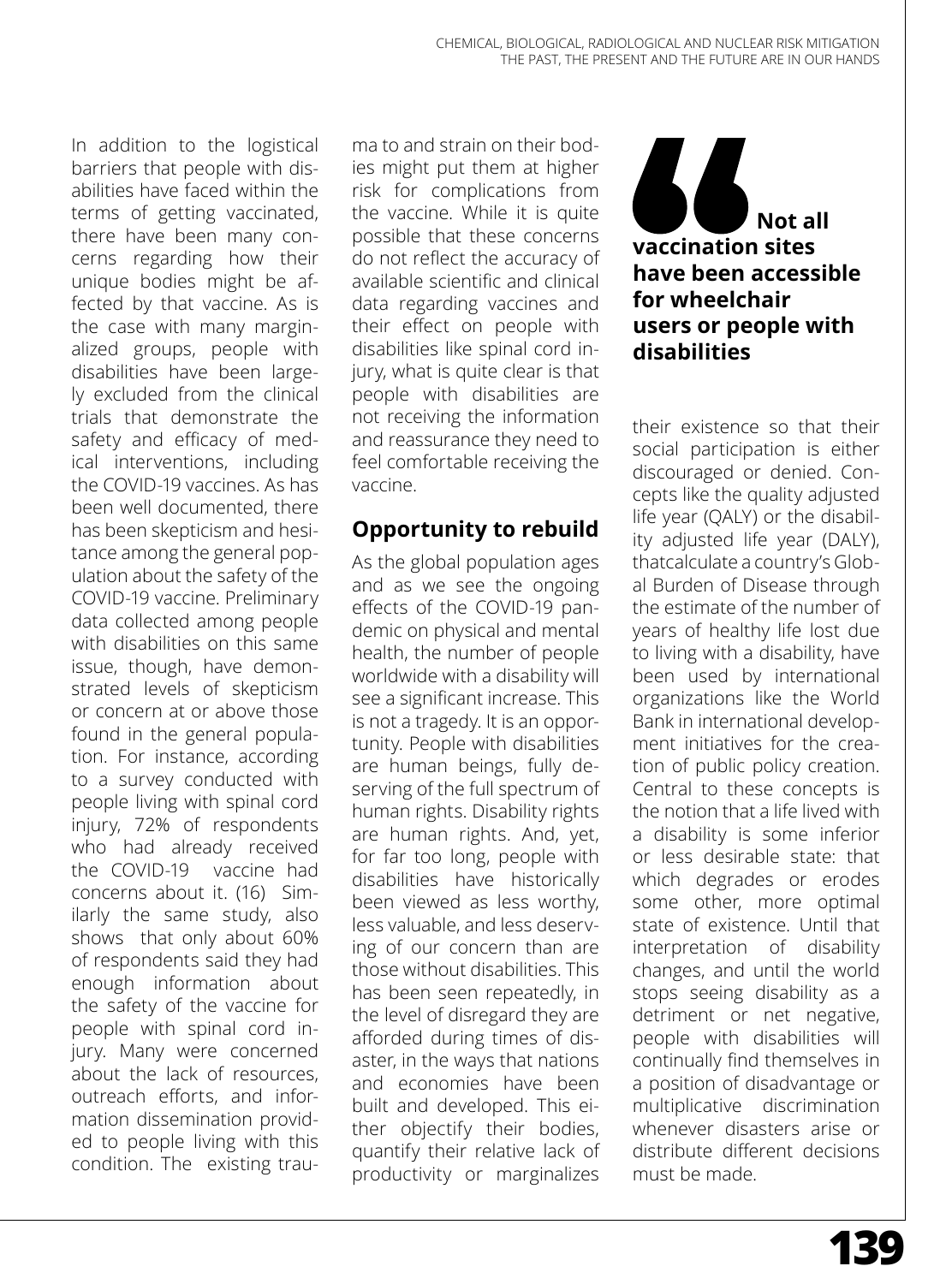However, in the coming months and years, as the world begins to awaken from the oppression generated by the pandemic, and begin to rebuild itself, it will also have the opportunity to reconstruct society more equitably. It gives us the chance to reimagine the respect it affords to diverse ways of life and rebuild our communities and policies in a more just way. Policies that allow people with disabilities to live at home, in their communities, rather than in long-term care facilities, must be included, as should the reconstruction of our healthcare

system so that it is more accessible to people with diverse needs. This must include the reimagining of our infrastructure, our built environments, and our networks to be usable for everyone. Furthermore, policies that allow people with disabilities to emerge from conditions of poverty and become, to whatever degree they are able, contributing members of society, should also be included. And, most importantly, this must include deliberate and protracted efforts to reframe disability from a vision of vulnerability or societal detriment

to one of empowerment and societal richness. People with disabilities must be provided with opportunities, not just to achieve the bare minimum but to thrive and excel and demonstrate their worth, no matter what their level of achievement might be. This is our opportunity. Emerging from the pandemic in the years ahead, this is our chance to set policies straight, to promote inclusion for everyone, and to approach the future – whatever challenges it may bring – in a safer, more secure, more sustainable, and more inclusive way.

**Brooke Ellison**, PhD is an Associate Professor at Stony Brook University, studying medical ethics and health policy. Dr. Ellison received her undergraduate degree in cognitive neuroscience from Harvard University in 2000, followed by her Master Degree in Public Policy from the Harvard Kennedy School in 2004. After running for New York State Senate in 2006, Dr. Ellison completed her PhD in Sociology from Stony Brook University in 2012. Dr. Ellison has lived with a physical disability for 30 years. In these decades, Dr. Ellison has understood firsthand the challenges and social deficits that disability can create but, also, how these challenges and deficits can be alleviated through technological innovation, social supports, and policy measures.

# **REFERENCES**

**THE AUTHOR**

**EAUTHOR** 

- 1. Prevention, Centers For Disease Control and. Underlying Medical Conditions Associated with High Risk for Severe Covid-19: Information for Healthcare Providers. *www.cdc.gov.* [Online] March 29, 2021. [Cited: April 20, 2021.] [https://www.](https://www.cdc.gov/coronavirus/2019-ncov/hcp/clinical-care/underlyingconditions.html#print) [cdc.gov/coronavirus/2019-ncov/hcp/clini](https://www.cdc.gov/coronavirus/2019-ncov/hcp/clinical-care/underlyingconditions.html#print)[cal-care/underlyingconditions.html#print.](https://www.cdc.gov/coronavirus/2019-ncov/hcp/clinical-care/underlyingconditions.html#print)
- 2. Dickinson, H and Kavanagh, A. People with a disability are more likely to die from coronavirus – but we can reduce this risk. *Medical Express.* [Online] March 20, 2020. [Cited: April 19, 2021.]
- 3. Disability, United Nations Department of Economic and Social Affairs. *Article 25 – Health.* s.l.: United Nations: Department of Economic and Social Affairs, disability, 2006.
- 4. Convention on the rights of persons with disabilities (CRPD). United Nations Department of Economic and Social Affairs, Disability. [Online] October 2006. [Cited: April 20, 2021.] [https://www.un.org/](https://www.un.org/development/desa/disabilities/convention-on-the-rights-of-persons-with-disabiliti) [development/desa/disabilities/conven](https://www.un.org/development/desa/disabilities/convention-on-the-rights-of-persons-with-disabiliti)[tion-on-the-rights-of-persons-with-disabili](https://www.un.org/development/desa/disabilities/convention-on-the-rights-of-persons-with-disabiliti)[ties.html.](https://www.un.org/development/desa/disabilities/convention-on-the-rights-of-persons-with-disabiliti)

**140**

- 5. A lesson from COVID-19 on inaccessibility of web-based information for disabled populations worldwide. Dror, AA, et al. s.l.: bioRxiv, 2020.
- 6. Statistics, Office of National. Updated estimates of coronavirus (COVID-19) related deaths by disability status, England: 24 January to 20 November 2020. London : s.n., 2020.
- 7. Affairs, United Nations Department of Economic and Social. Fact sheet on persons with disabilities. Geneva, Switzerland: s.n., 2020.
- 8. Chidambaram, Priya. State reporting of cases and deaths due to COVID-19 in long-term care facilities. s.l.: Kaiser Family Foundation, 2020.
- 9. culture change in long-term care. Holzer, C. 7, Rhode Island: Medicine and Health, 2007, Vol. 90.
- 10. Watch, Human Rights. US: concerns of neglect in nursing homes. 2021.
- 11. Immediate and long-term implications of the COVID-19 pandemic for people

with disabilities. Kendall, E, et al. 12, s.l. : American Journal of Public Health, 2020, Vol. 110.

- 12. Covid-19 Crisis Triage Optimizing Health Outcomes and Disability Rights. Solomon, M, Wynia, MK and Gostin, L. 5, s.l. : New England Journal of Medicine, 2020, Vol. 383.
- 13. Discrimination and bias in state triage protocols towards persons with intellectual disabilities during the COVID-19 pandemic. Felt, AB. s.l. : Disaster and Public Health Preparedness, 2021.
- 14. Kennedy, Brendan. People with disabilities face confusion and other barriers to getting COVID-19 vaccines. A task force is working to change that. Toronto Star. 2021.
- 15. Knaus, C. Australians with a disability "forgotten" in coronavirus vaccine rollout, advocates say. The Guardian. 2021.
- 16. Stone, J. COVID-19 vaccine and people with spinal cord injuries. Forbes. 2021.